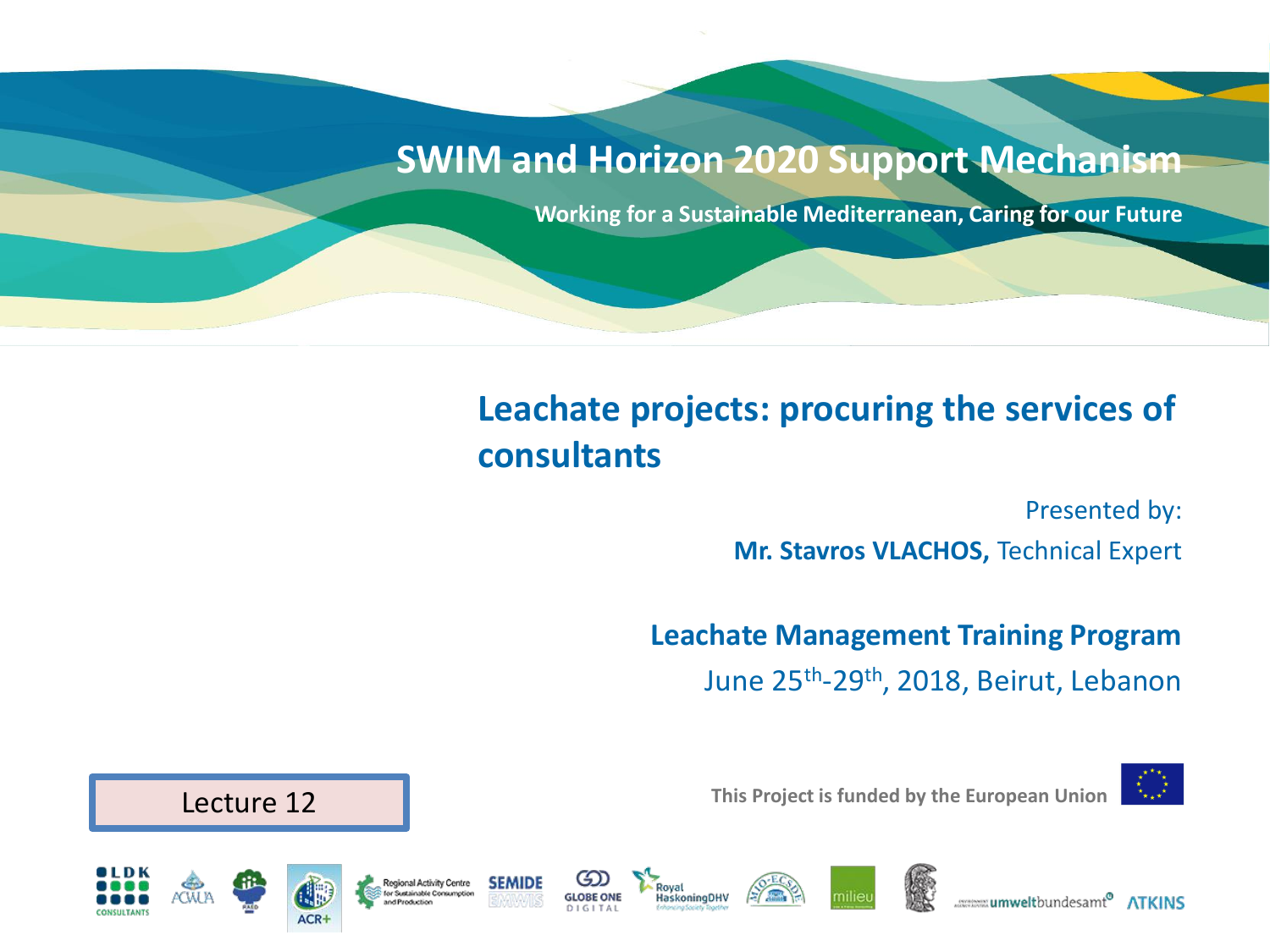# **Outline of the presentation**

- **Scope of the presentation**
- **Selecting Consultants based on qualifications**
- **Selection process**
- **Requesting and assessing proposals**
- **Negotiate with selected consultant**
- **Ethical issues**



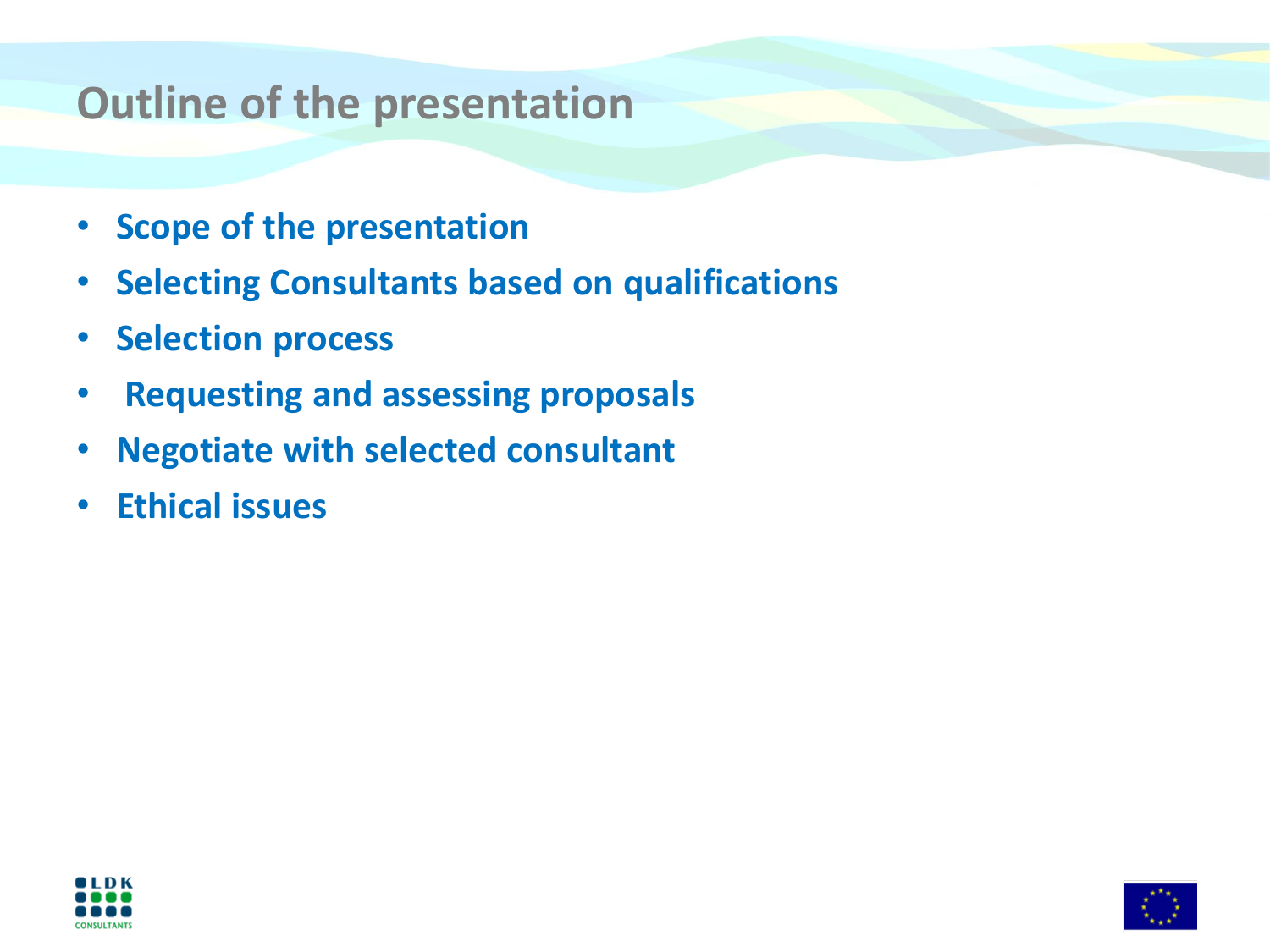#### **Procuring the services of consultants**

- **Selecting a Consultant is one of the more important decisions that a Client must make. There are a number of factors for consideration in selecting an engineering or geoscience Consultant to provide services.**
- **Whether the Client is a homeowner hiring a structural engineering Consultant or an oil and gas company hiring a geoscience Consultant – the basic principles are the same. This presentation emphasizes Qualification Based Selection, which is designed to optimize the benefits to the public and Clients for whom the professional consulting services are performed**



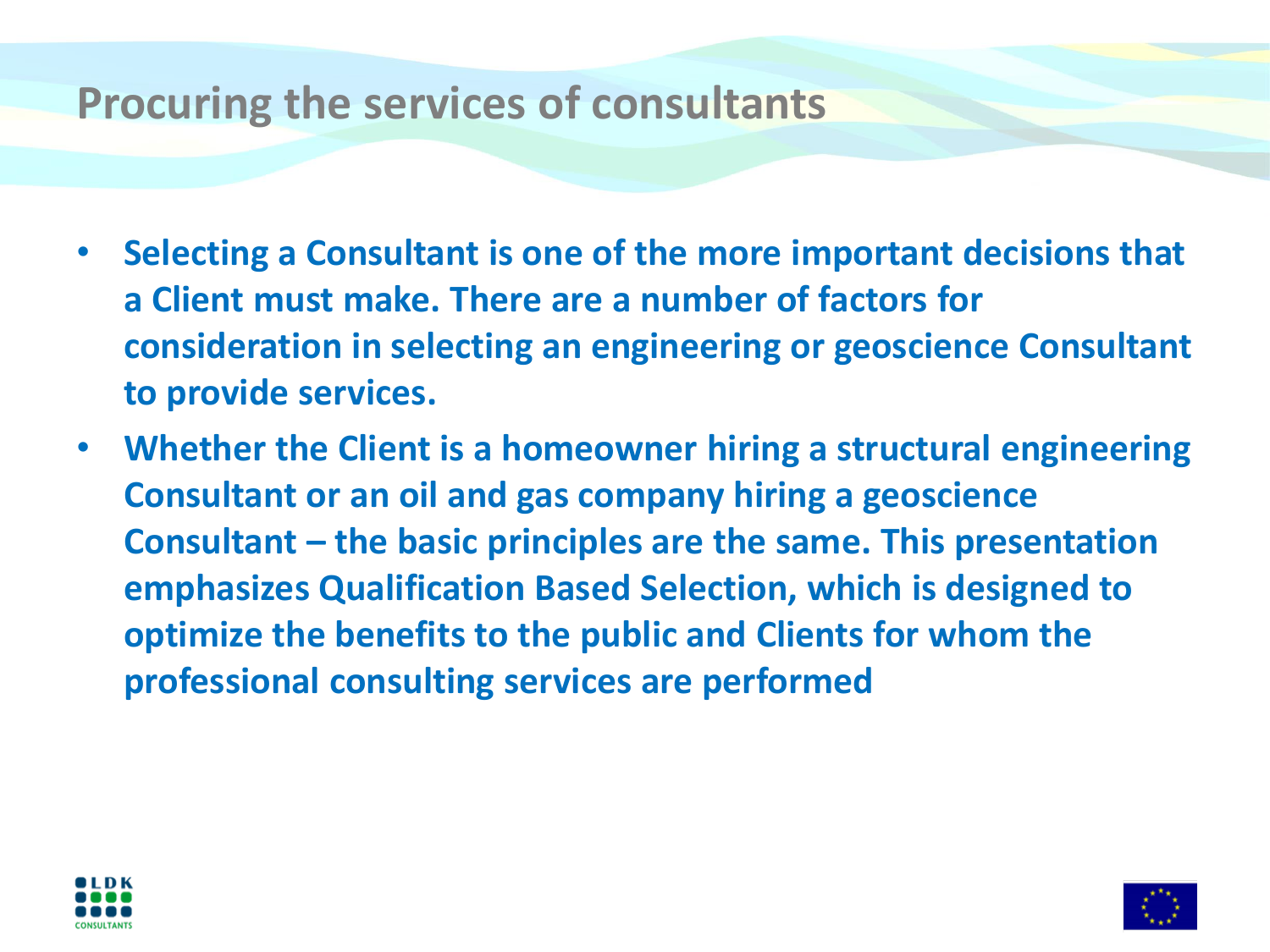#### **Selecting consultants based on qualifications**

- **The primary objective of selecting professional consulting services is to retain the right Consultant to provide the right services for the right reasons for the right budget.**
- **To achieve these objectives, Clients need to use a proven selection method.**
- **The acquisition of most commodities in industry uses a tendering process, with the objective of identifying the vendor with the lowest price for the commodity. Consulting services are not commodities and their procurement cannot effectively be obtained in using this manner.**



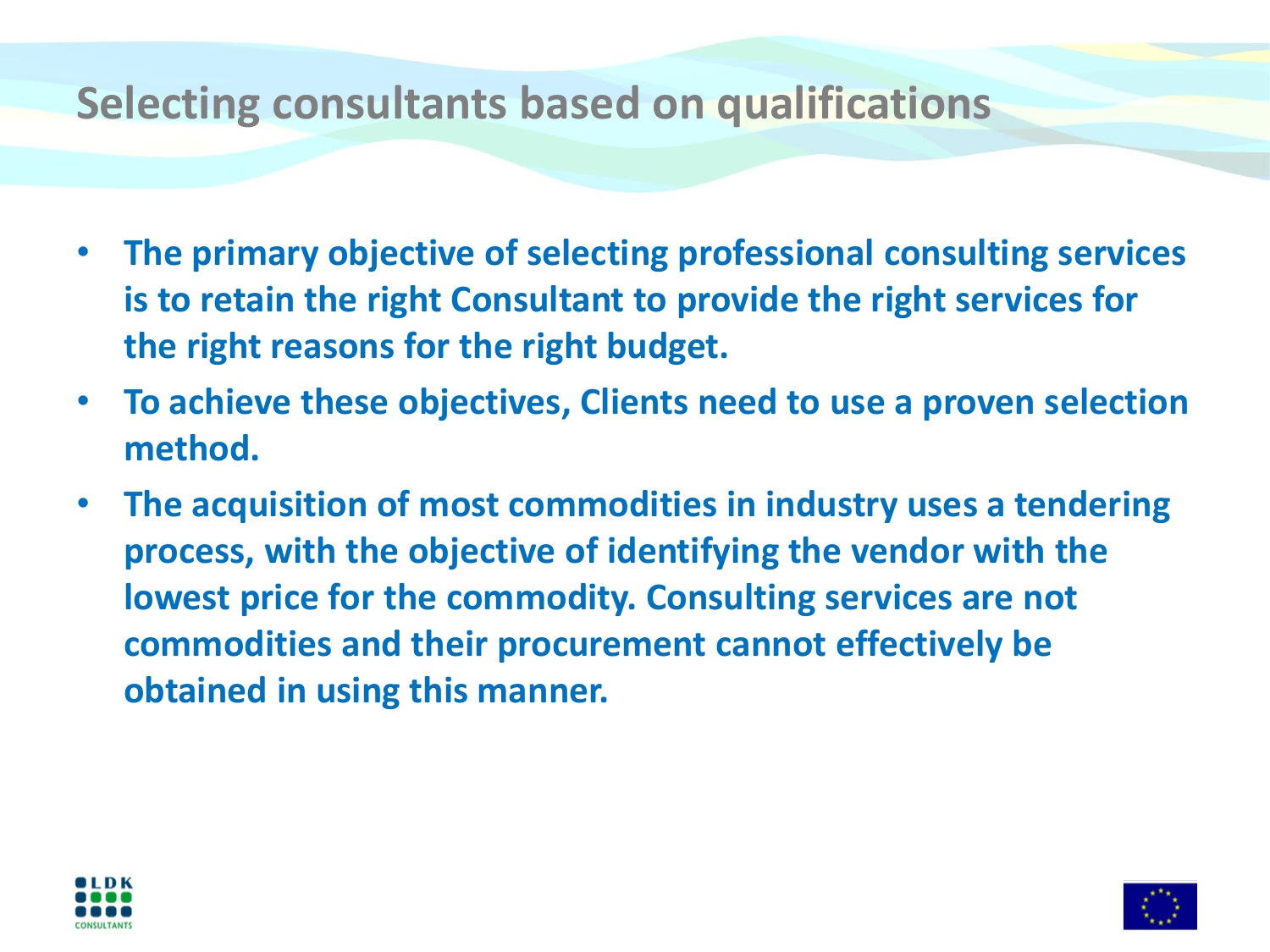### **Selection Criteria**

**Although there are many ways to select a Consultant, selection based on qualifications emphasizes the evaluation of Consultants according to the following criteria:**

- **1. Technical Credentials**
- **2. Experience**
- **3. Managerial Skills**
- **4. Availability of Resources**
- **5. Professional Integrity**
- **6. Strategy for Project Execution / Methodology**



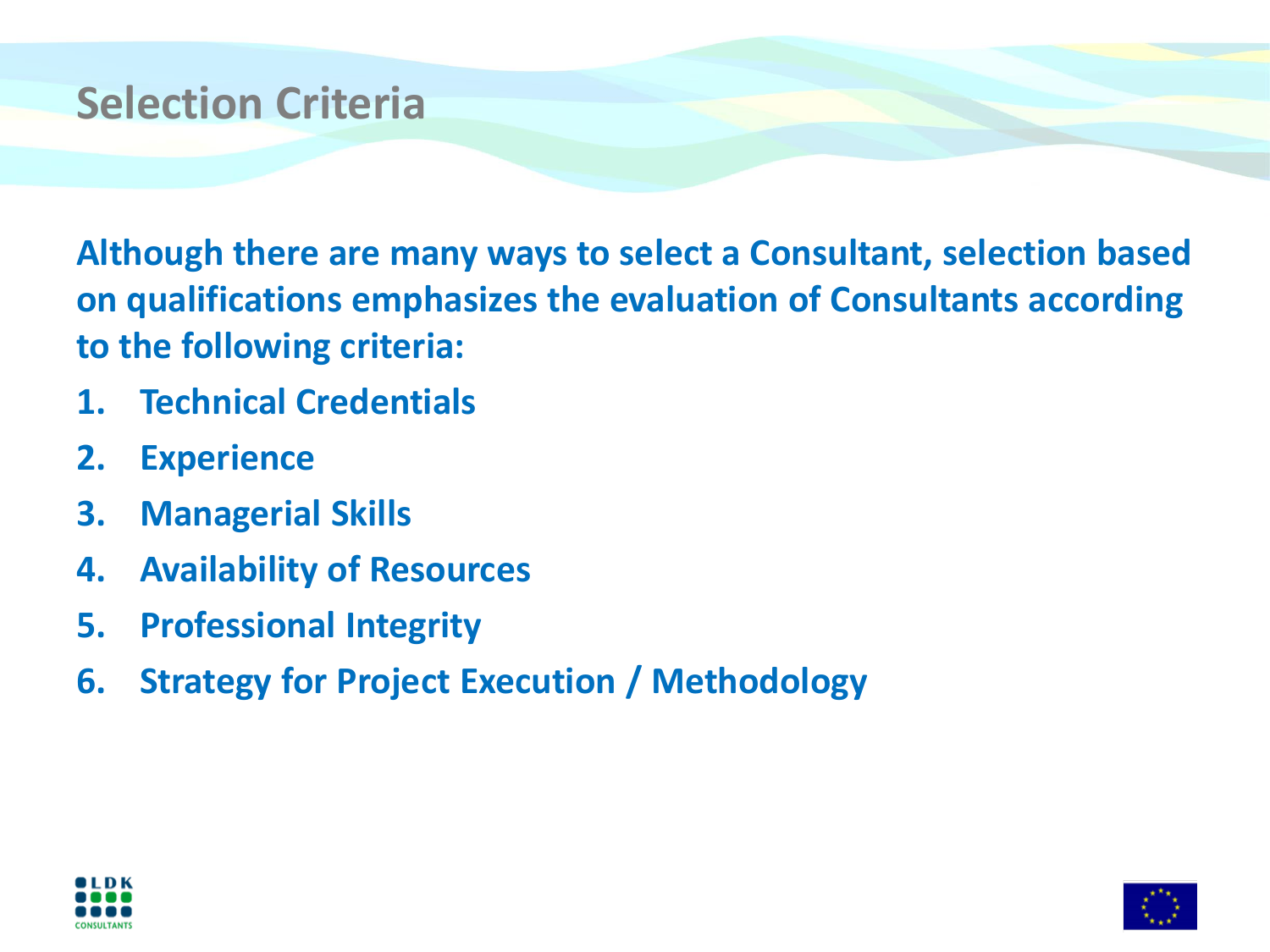# **Advantages of Consultant Selection, Based on Qualifications (1/2)**

**This process has many inherent qualities that are advantageous to Clients. Some of the advantages include:**

- **Providing a vigorous and open competition and a transparent selection system that focuses on qualification, competence, creativity, innovation, and proven performance.**
- **Giving Clients better control of the hiring process.**
- **Placing emphasis on the Client's objectives and expectations of quality, well adapted to current conditions and future trends.**
- **Identifying the best design team and most appropriate technology for the Project at hand.**
- **Promoting a professional relationship where the Client and Consultant work together in a collaborative spirit to maximize the quality, value, cost effectiveness and usefulness of the final product. This gives a greater potential for Project savings, promotes a nonadversarial professional relationship, and minimizes the potential for dispute and litigation. A good relationship between a Client and Consultant is essential for the successful execution of a Project.**
- **Leading to designs that are economical to implement and maintain in accordance with the Client's requirements.**
- **Adding value while reducing total life-cycle costs,**



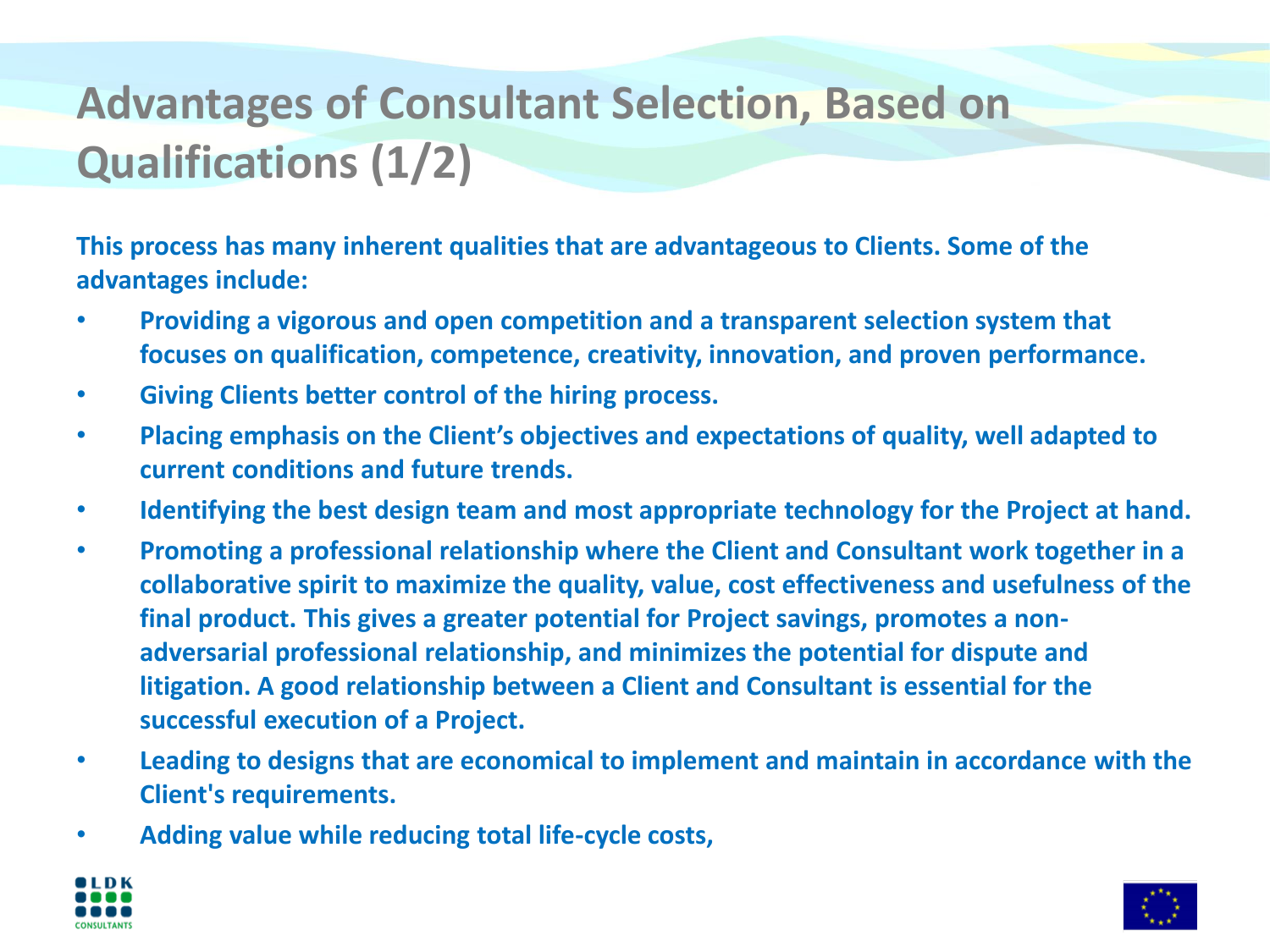# **Advantages of Consultant Selection, Based on Qualifications (2/2)**

**Qualification Based Selection also has benefits that accrue to the Consultant. These benefits include the following:**

- **Being recognized and valued for expertise and quality of services.**
- **Expecting and encouraging innovation and talent.**
- **Receiving fair remuneration for the services, without having to underbid and undervalue the work.**



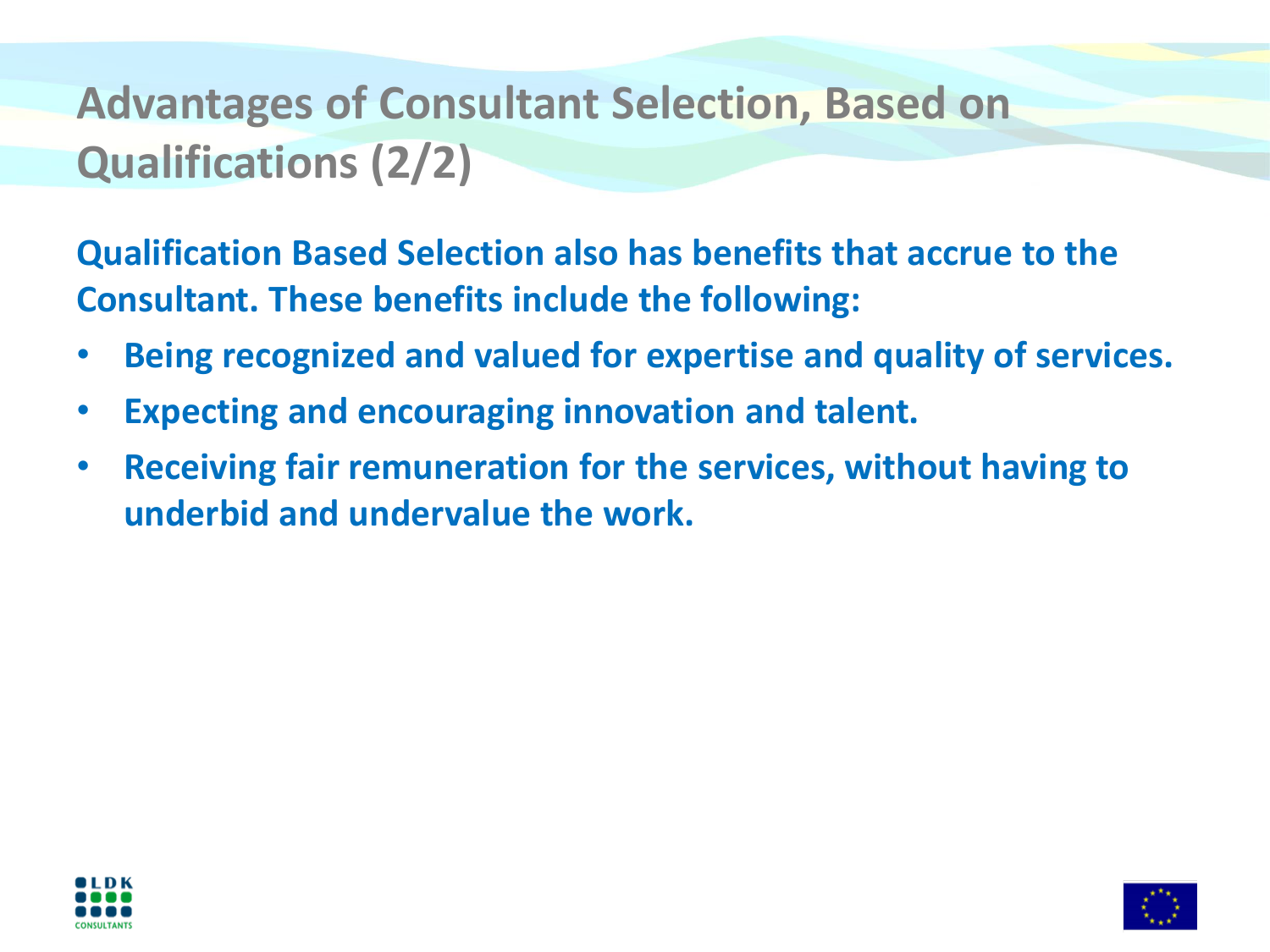### **Disadvantages of Consultant Selection Based on Price**

**Consultant selection based primarily on price has many disadvantages for both the Consultant and Client. A list of comments from various agencies on the disadvantages in using price as the primary selection criterion for consulting services include:**

- **Undervaluing consulting services may result in higher life-cycle costs (design, construction, operation and maintenance, and capital costs), jeopardize the intended use of the work, and may endanger the well-being and safety of the public. It should be realized that the cost of consulting services represents less than 3% of the total life-cycle cost of a typical Project.**
- **The least qualified Consultant may be employed rather than the best qualified, and that may jeopardize the Client's and public's best interest**
- **Places emphasis on minimum acceptable standards instead of adding value.**
- **Where price is a factor of competition it often takes a dominant role, hindering technical innovation and evaluation of alternative approaches, leading to missed opportunities for savings in construction and life-cycle maintenance costs.**
- **Promotes adversarial relationships between Clients and Consultants because under-Bidded Contracts are prone to epidemics of "extras" for scope omitted from the initial Bid**



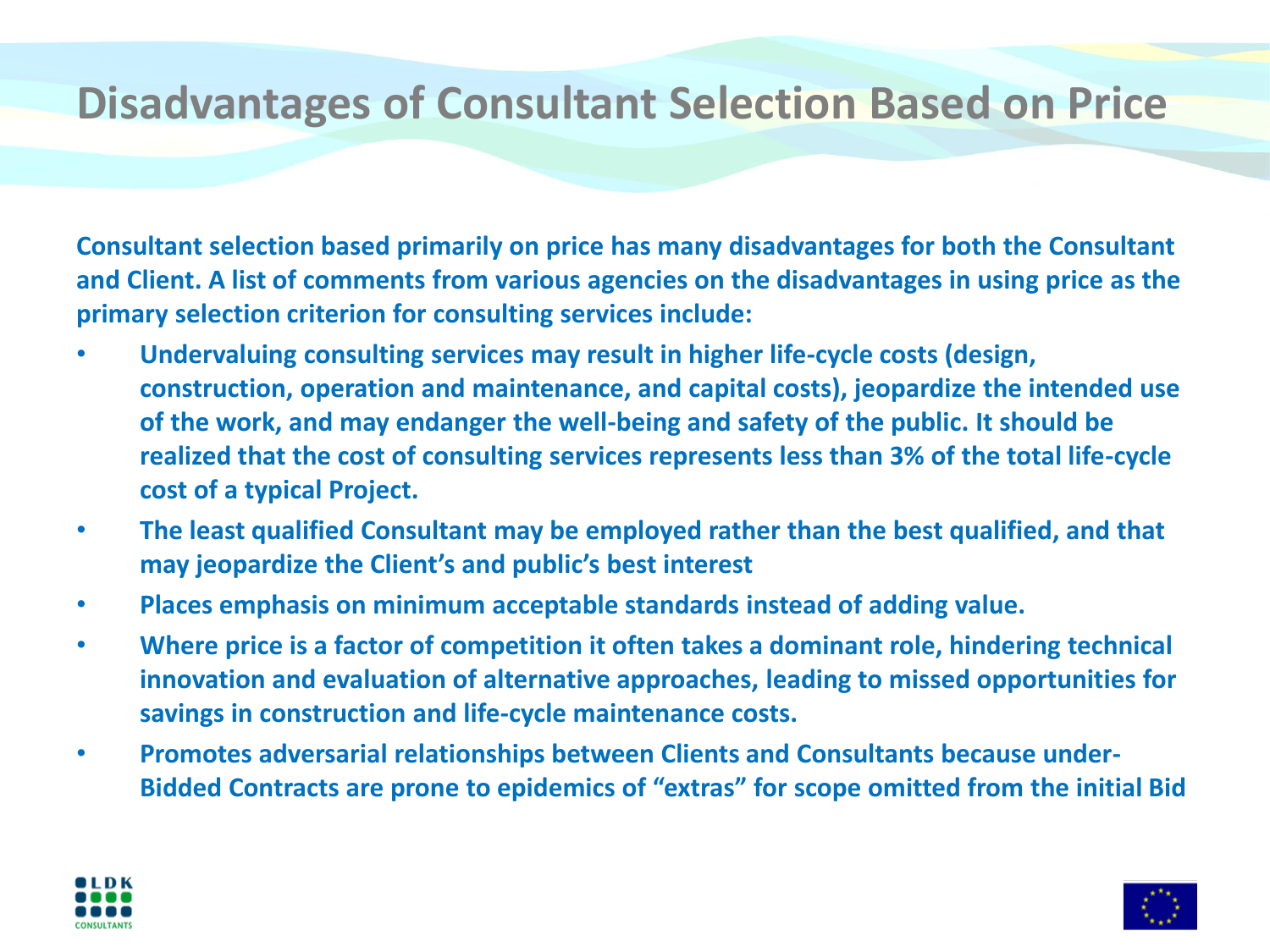#### **Selection Process**

**Qualification Based Selection can be varied to satisfy the specific needs of a Client or a particular Project. It should, however, establish a basis on which the Client can objectively select the best qualified Consultant for a Project. Variations of Qualification Based Selection include the following:**

- **Sole-source selection from a pre-qualified list.**
- **Rotational selection from a pre-qualified list.**
- **Selection based on a submission for credentials; reference checks and/or interviews.**
- **Selection based on a proposal (which could vary from a simple letter to a multi-volume document with details of staffing, schedules, drawing lists, and various deliverables).**



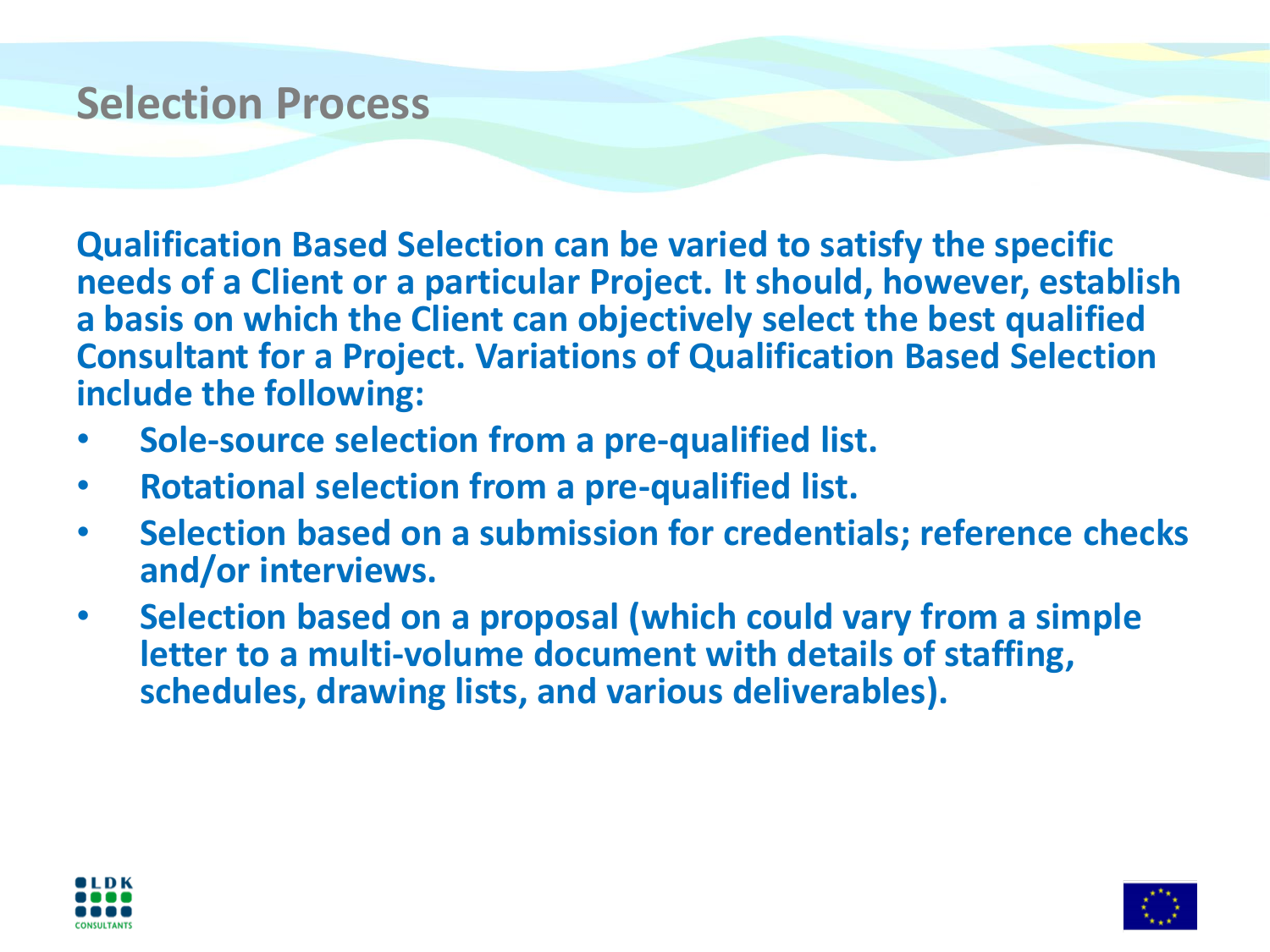# **Defining Scope of Services Required (1/2)**

**The services provided by Professional Members range from technical or specialist consulting, to full service consulting, to the design, procurement, construction, ownership and operation of facilities. The scope of consulting services provided include, but are not limited to, the following:**

- **Consultative and Advisory Services**
- **Engineering or geoscience Services of Defined Scope**
- **Engineering or geoscience Services on Comprehensive Projects**
- **Geoscience survey design, data acquisition, data processing and interpretation for resource exploration and geotechnical and environmental applications**
- **Resource evaluation**
- **Conceptual and Pre-Design Services**
- **Design Services**
- **Contract Administration and Technical Review Services during Construction**
- **Resident engineering or geoscience Services during Construction**
- **Post Construction Services**



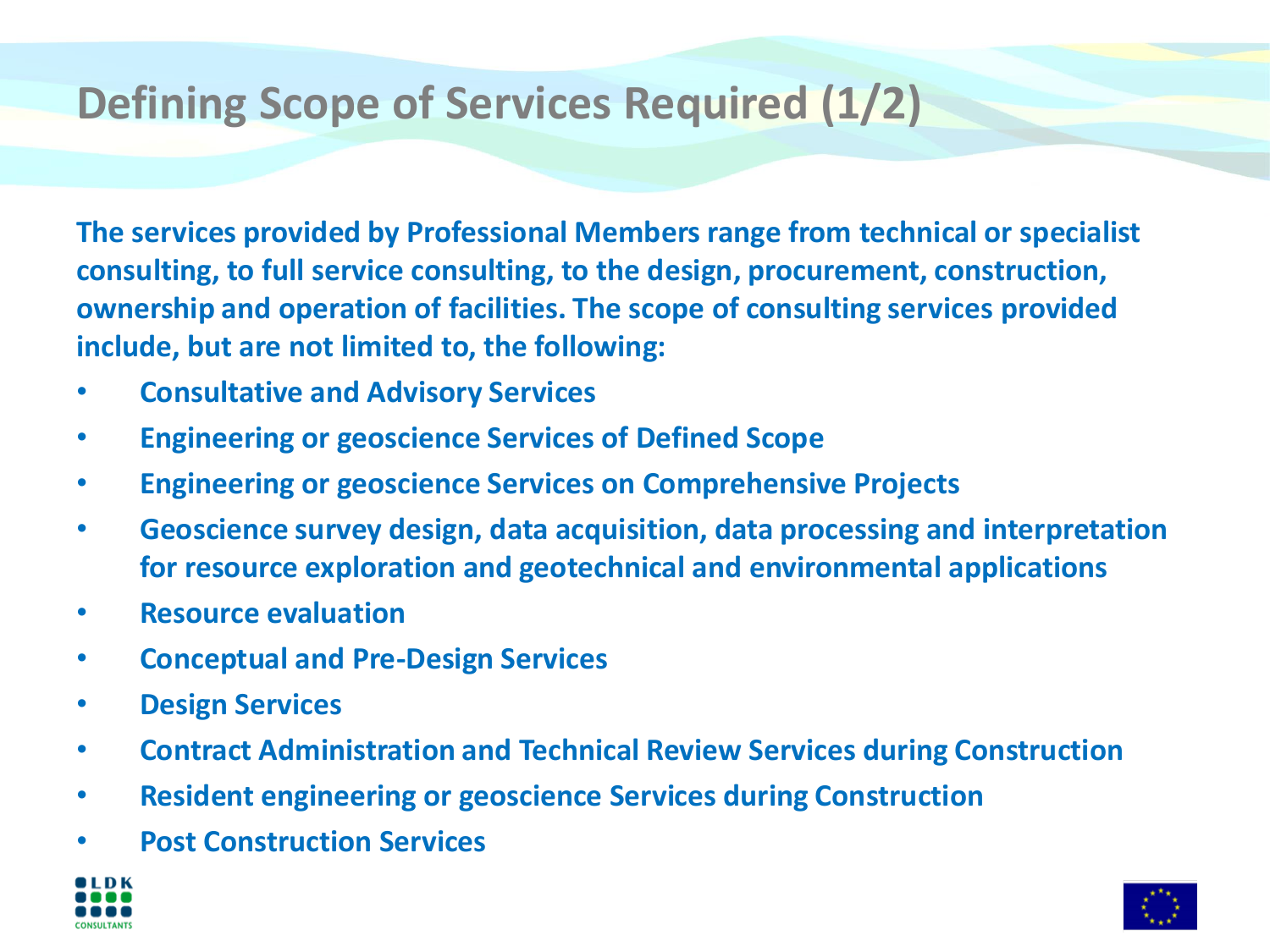# **Defining Scope of Services Required (2/2)**

#### **The description of the Project should include the following:**

- **A clear statement of the Client's objectives and needs.**
- **The physical magnitude and resource requirements of the Project, including specific services and expertise to be provided by the Consultant. Special or unusual factors or conditions affecting the assignment should be identified.**
- **A statement of the input, information, expertise, and other support provided by the Client. Special services provided by the Client that need to be coordinated with members of the Project team should be clearly noted.**
- **A time schedule showing the Client's requirements for each major phase of the Project including the Consultant selection process.**
- **The basis of evaluation in the Request for Proposal (RFP) documents. This will help focus the Consultant's emphasis in the areas critical to the Client.**
- **When deemed appropriate, an outline of the Client's budget for the assignment and/or Project.**



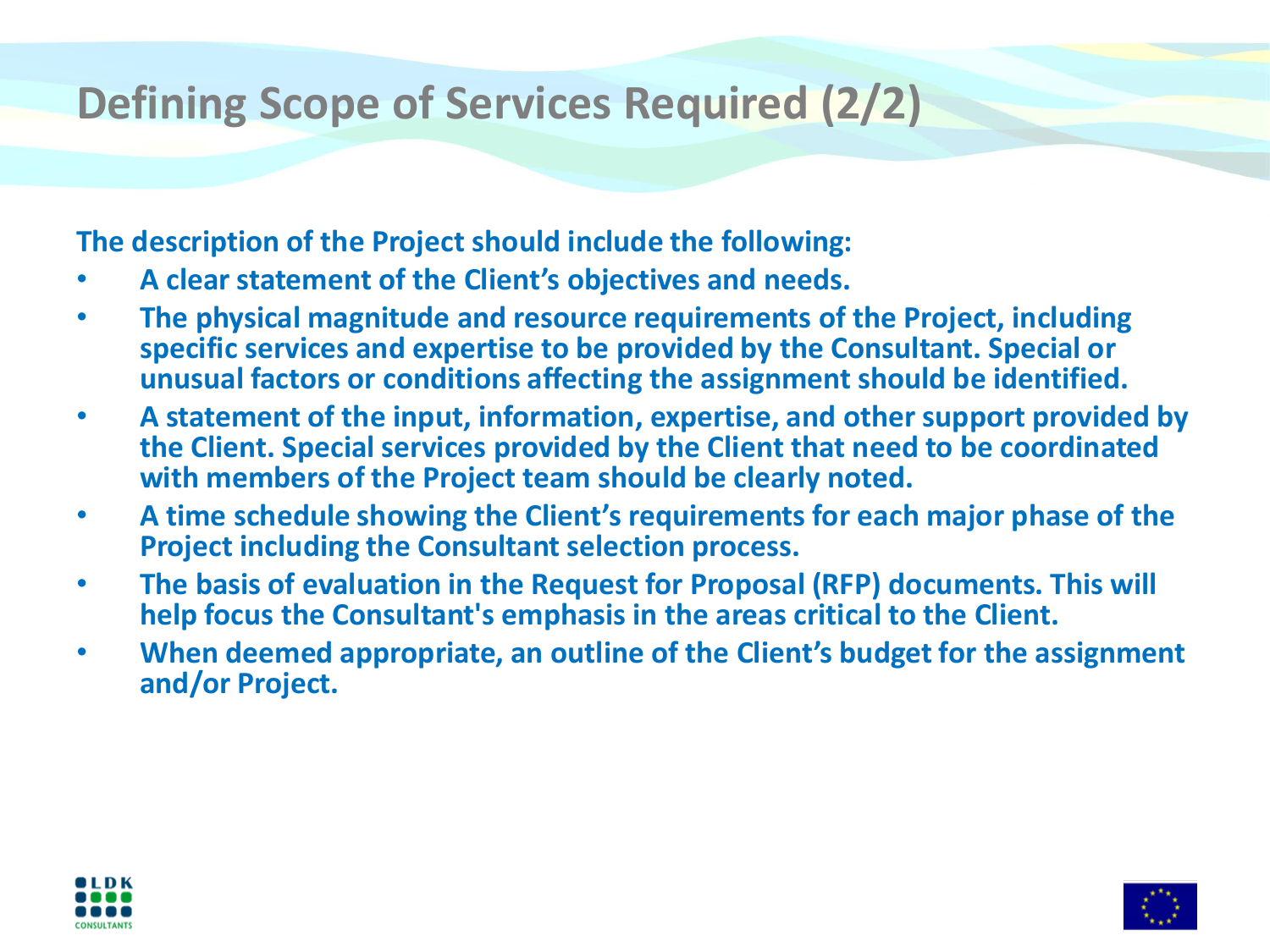# **Direct Hire of Known Consultant**

**Some advantages of sole sourcing a known Consultant are the following:**

- **The Consultant has knowledge of past Projects, special Client requirements, and has the necessary background and information to save time without compromising quality.**
- **The Client avoids the formal selection process and avoids having to re-establish the basis for an effective working relationship for each Project.**
- **A general understanding of an appropriate fee basis is established, so fees for each Project can be agreed to with a minimum of negotiation.**
- **There is better service and more innovation – not limited by the defined terms of reference in Request for Proposals (RFP).**
- **The cost of preparing proposals can be avoided with the differential passed onto the Client.**



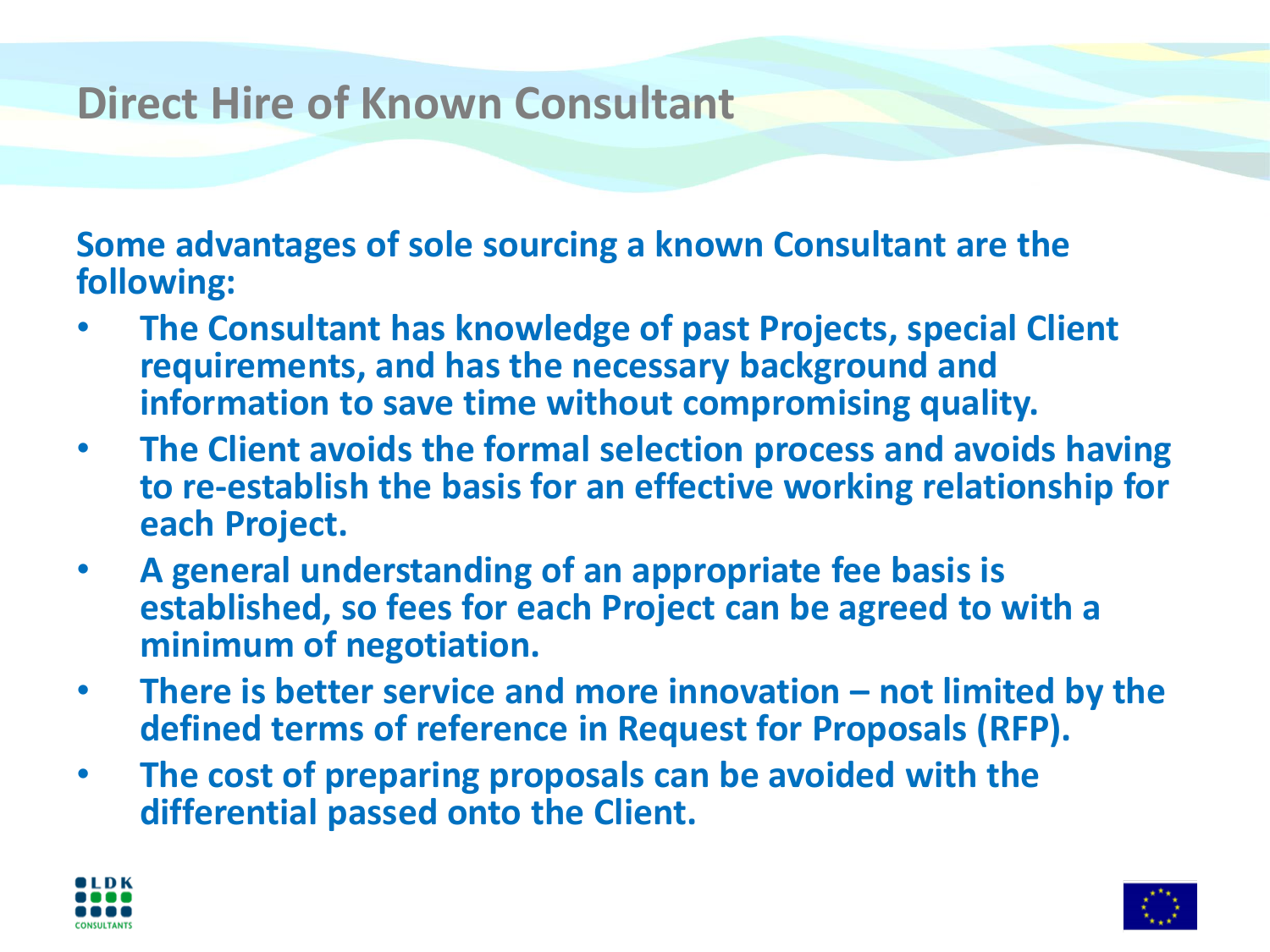## **Establishment of a Selection Committee**

- **In some cases a more detailed Quality Based Selection process may be needed if the Client does not have an ongoing relationship with a Consultant, wishes to assess the capabilities in the market, or needs services outside the competence or specialization of their usual Consultant(s). This will require establishing a selection committee, developing a short list of qualified Consultants, and requesting and assessing proposals**
- **The size and composition of the selection committee should reflect the complexity of the Project and the availability of Client representatives who are qualified to evaluate the proposals**
- **In going through the selection process, the committee should consider the following principles: required characteristics of the Consultant (qualifications, quality service, innovation); ability to develop productive relationship with the Consultant; respect for the Client's intellectual property; openness and transparency of the process; and efficiency, effectiveness, and flexibility of the process.**



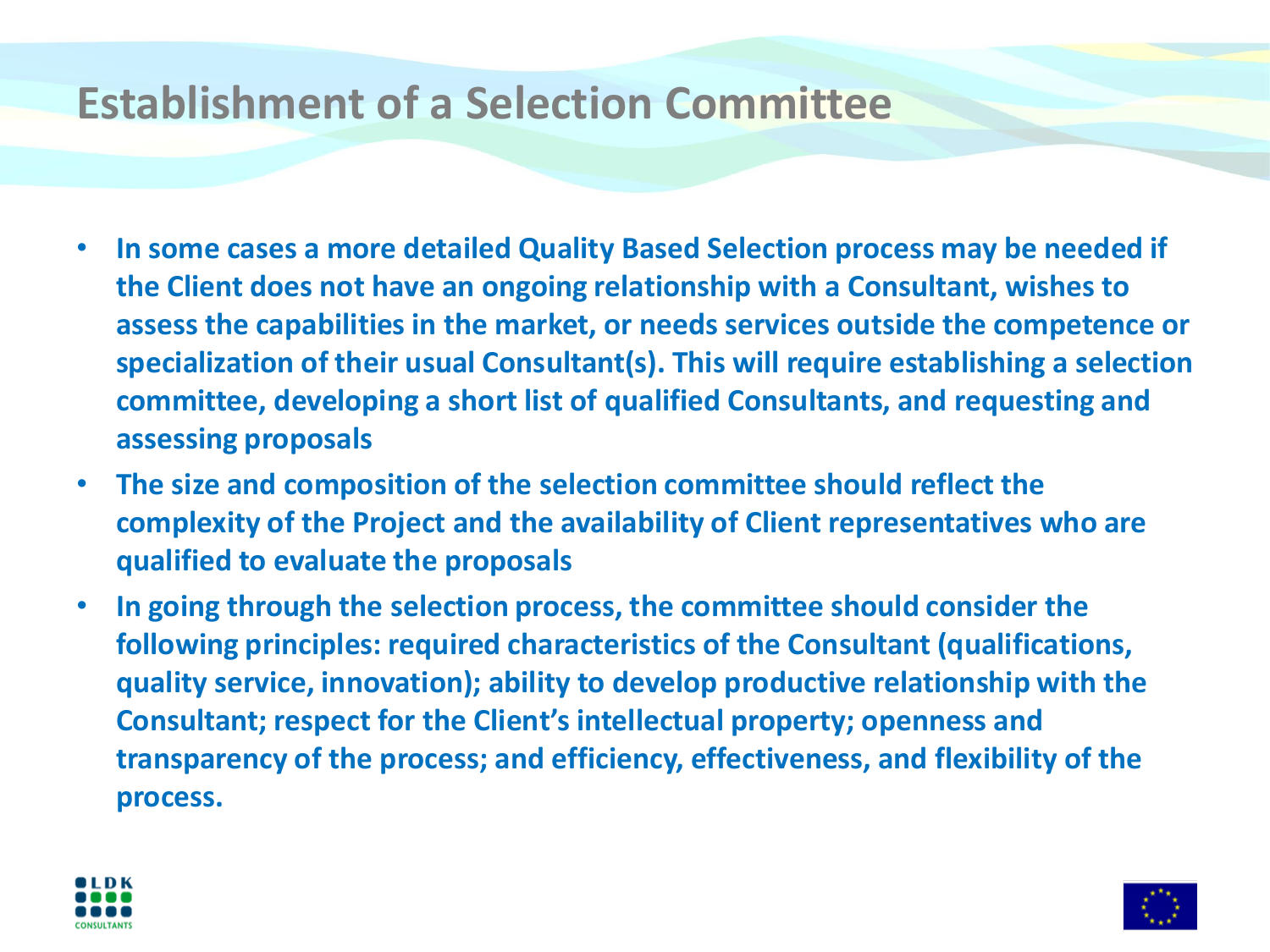# **Develop Short List of Qualified Consultants**

**A list of Consultants who appear to be qualified for the assignment should be prepared.**

- **Obtaining names from industry associations and publications**
- **Obtaining names from telephone directories (yellow pages) or online directories**
- **Referrals - from contacting other Clients who have undertaken similar Projects (i.e., asking building officials in local jurisdiction for the names of structural engineers).**
- **Standing offer or extended partnership – with Consultants who submit qualifications and fees on annually or biannually basis.**
- **Request for Proposals - to solicit expressions of interest outlining technical credentials and experience through local or regional advertising. A submittal of credentials to be used for selecting a short list of Consultants would include technical credentials and experience of the Consultant and its personnel. Typically, this expression of interest should be a three to five page letter submission.**
- **Maintaining a roster/list of Consultants and the areas of professional practice in which they are qualified.**



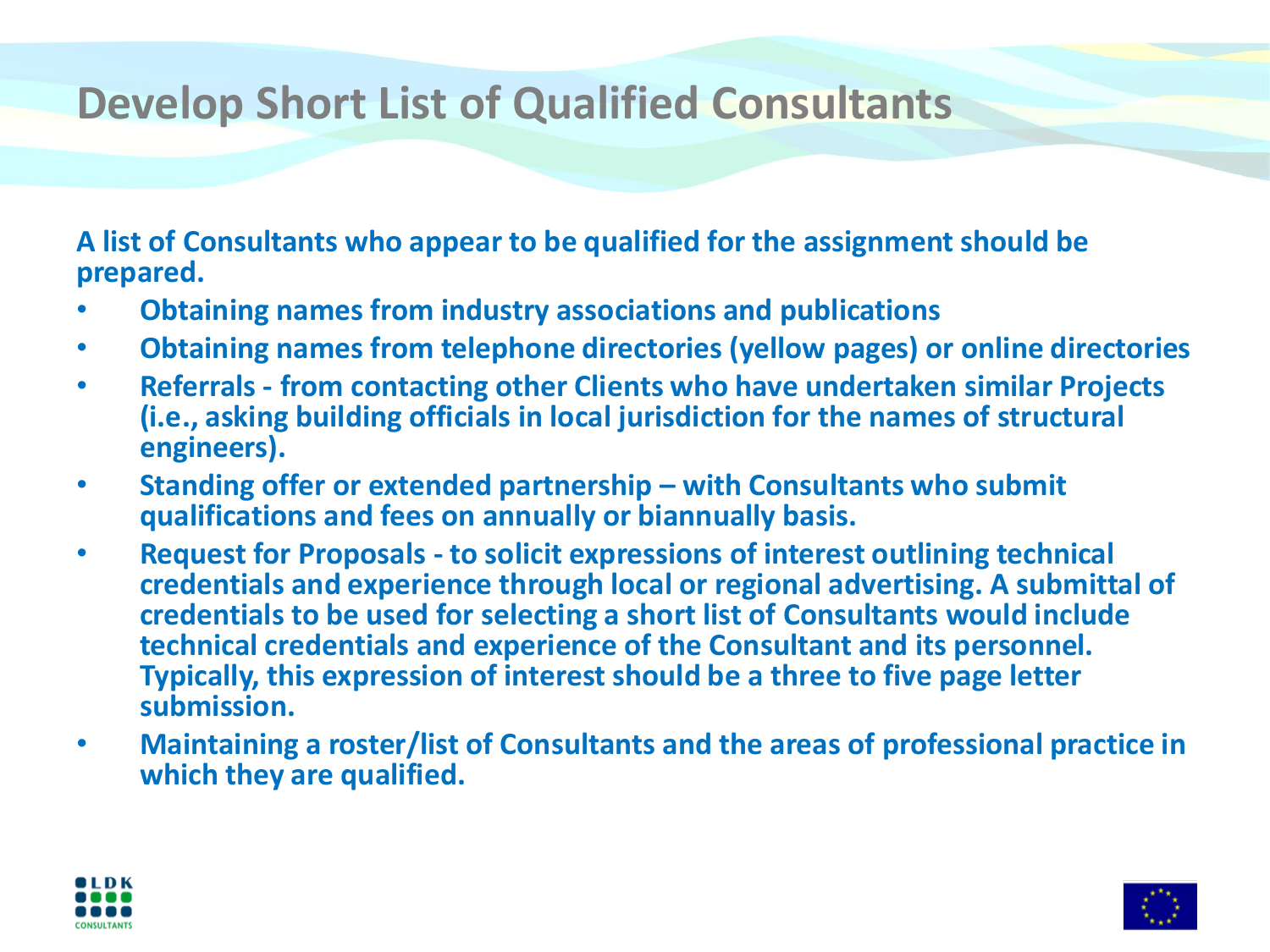# **Submission of Qualifications and Selection from a Short List**

- **A Client may not be aware of which Consultants have the best expertise to handle a specific Project.**
- **Then it is appropriate to ask for credentials from a select group of Consultants.**
- **The Client should review the qualifications and develop a short list, do reference checks, and interview the Consultants if appropriate**



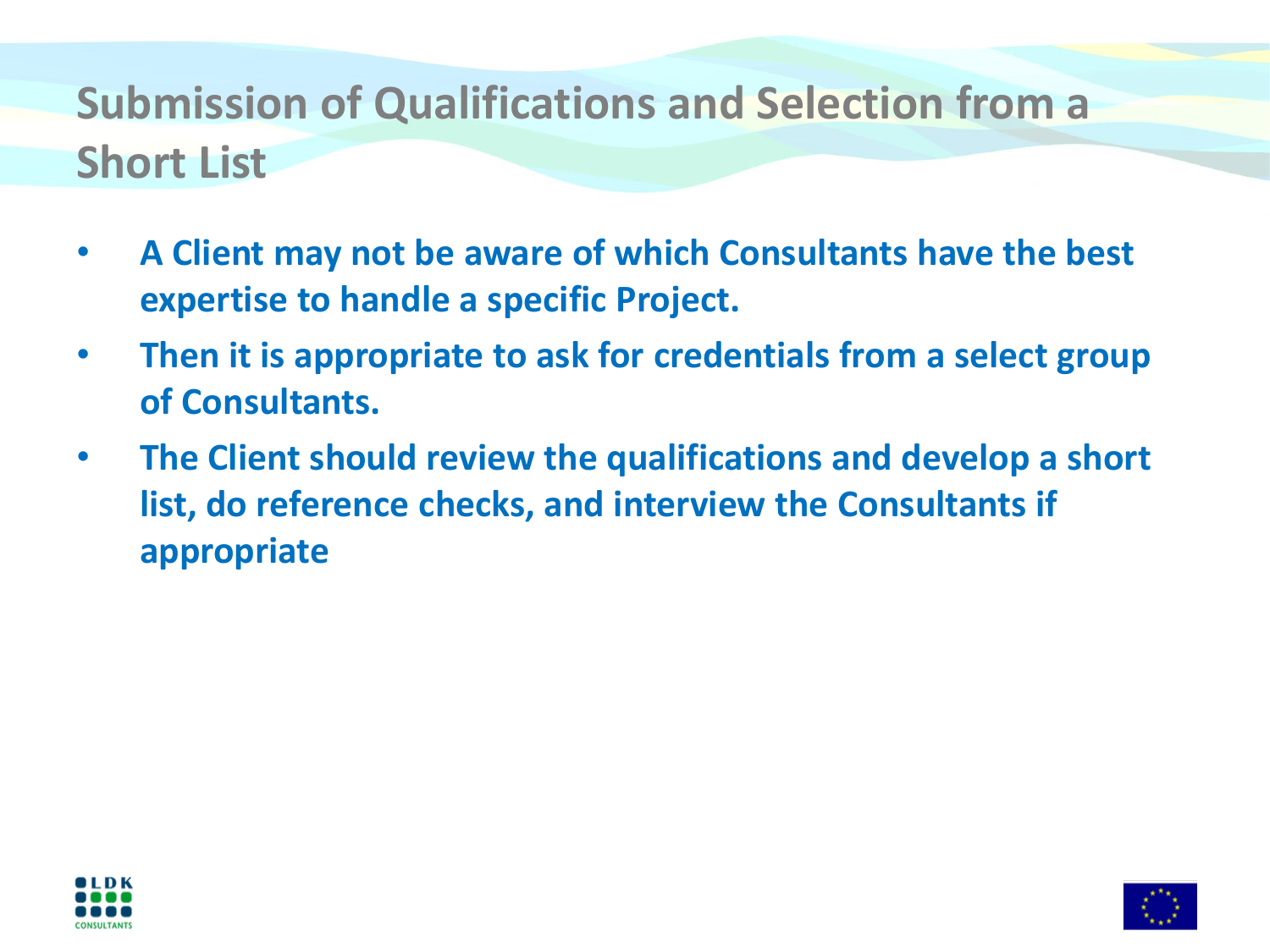## **Request and Assess Proposals (1/)**

- **When developing a proposal and a proposal evaluation plan, the Client needs to recognize all the steps required prior to calling proposals.**
- **The amount of detail in the Request for Proposal (RFP) should reflect the complexity of the work and the Client's requirements.**
- **The larger and more complex the Project, the more detailed the RFP terms of reference need to be.**



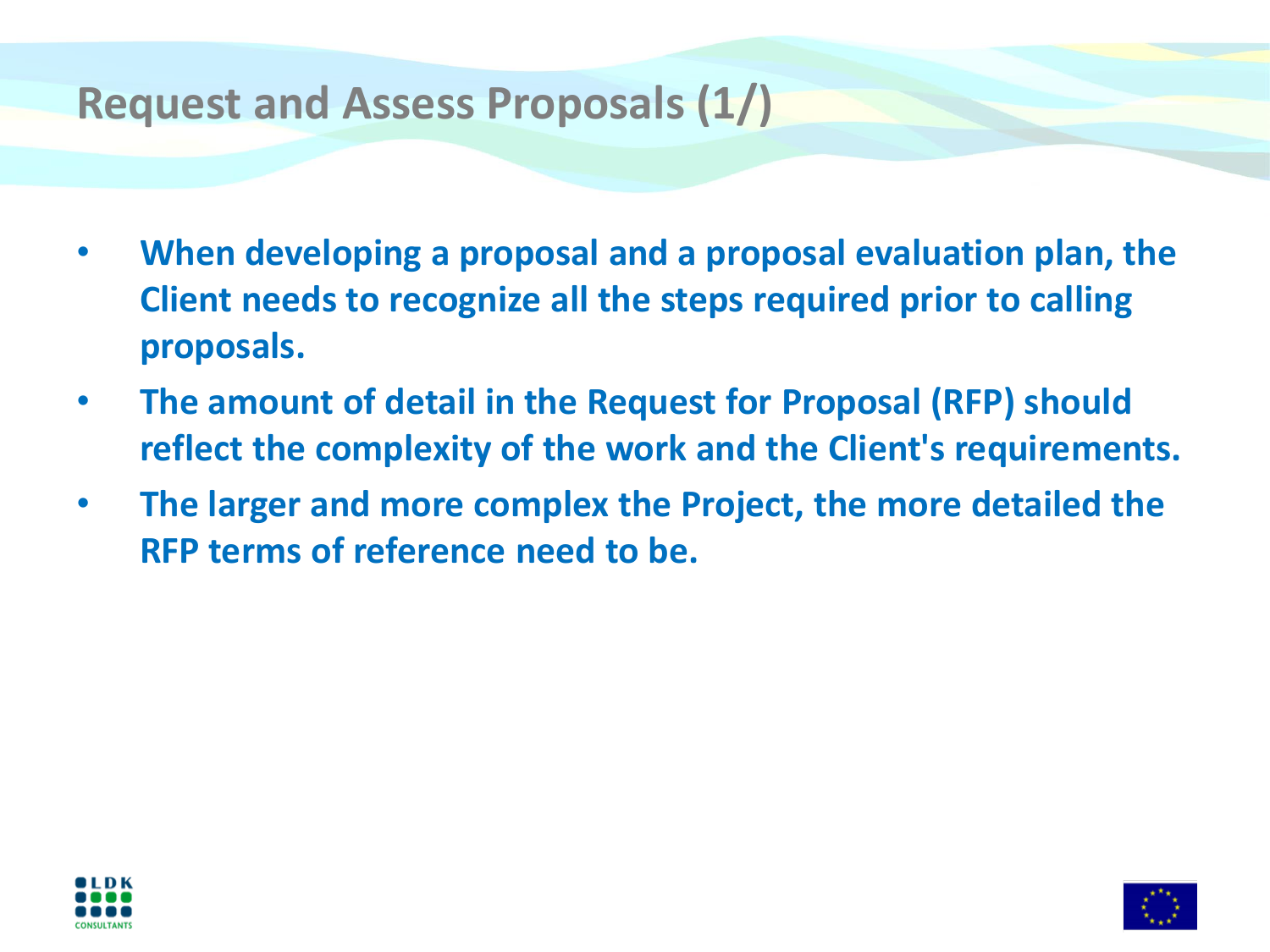# **Request and Assess Proposals (1/)**

**The RFP may request information on the following:**

- **1. The Consultant's understanding of the Project scope and objectives.**
- **2. The names of the key technical staff to be involved in the assignment, along with information on the engineering and geoscience disciplines in which they are proficient, areas of specialty and details of their experience.**
- **3. Other commitments of the Project manager and assigned staff and the availability of other technical support staff and facilities.**
- **4. A list and brief description of recent similar Projects undertaken by the Consultant and by the key staff including dates and references.**
- **5. Company profile, confirmation of professional registration, and liability insurance.**
- **6. A description of the methodology that will be used in the execution of the assignment.**
- **7. A description of the implementation schedule, design philosophies, cost and quality control.**
- **8. Other factors such as hours committed by specialists, key staff and overall time commitments to the Project as appropriate to the evaluation process of the Client.**
- **9. Confirmation of appropriate professional and general liability insurance carried by the Consultant.**



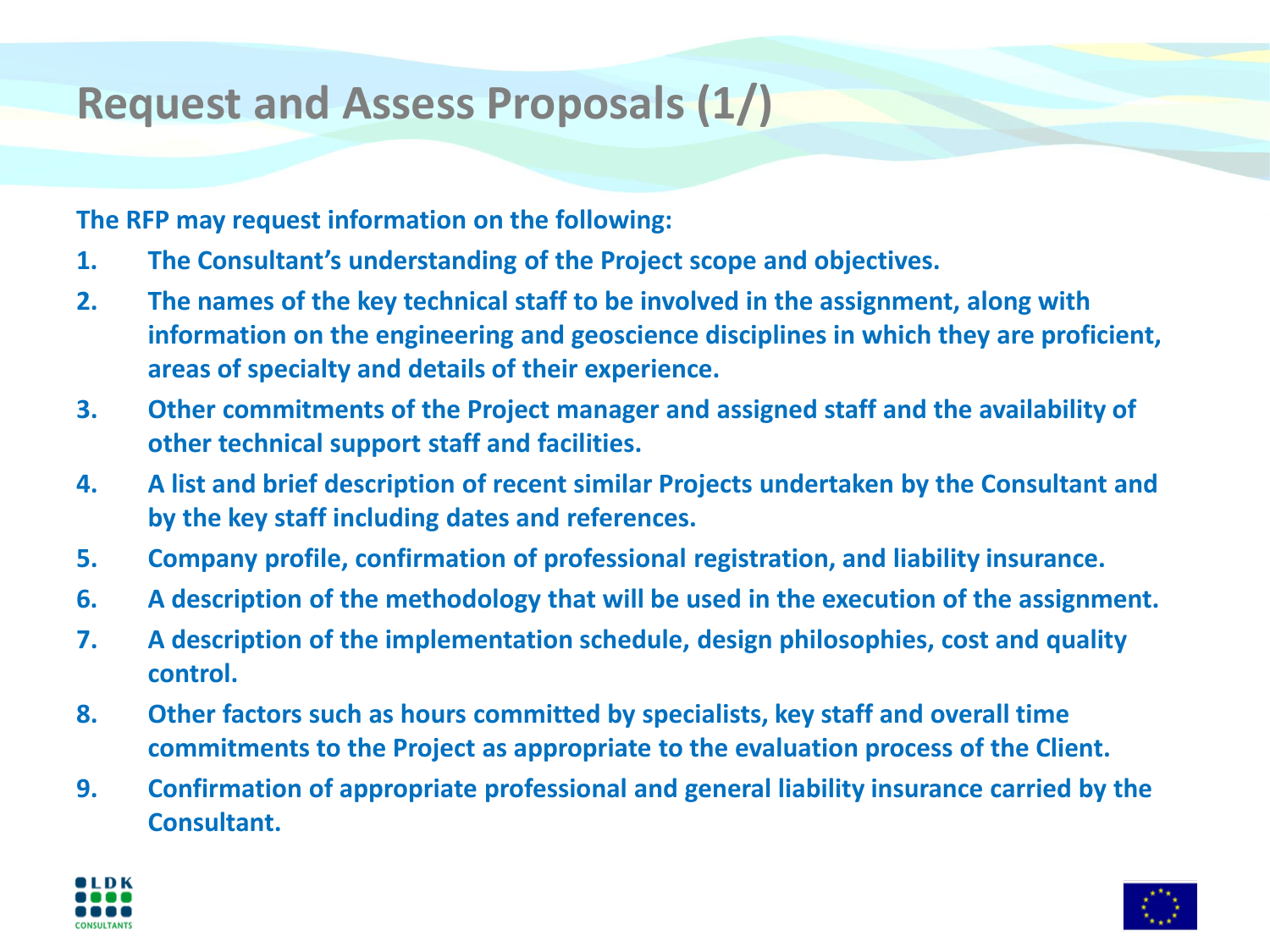#### **Review and Assess Proposals**

**Six principal criteria should be considered in assessing a Consultant's qualifications to provide consulting services for a specific assignment:**

- **1. Technical Credentials**
- **2. Experience**
- **3. Managerial Skills**
- **4. Availability of Resources**
- **5. Professional Integrity**
- **6. Strategy for Project Execution / Methodology**



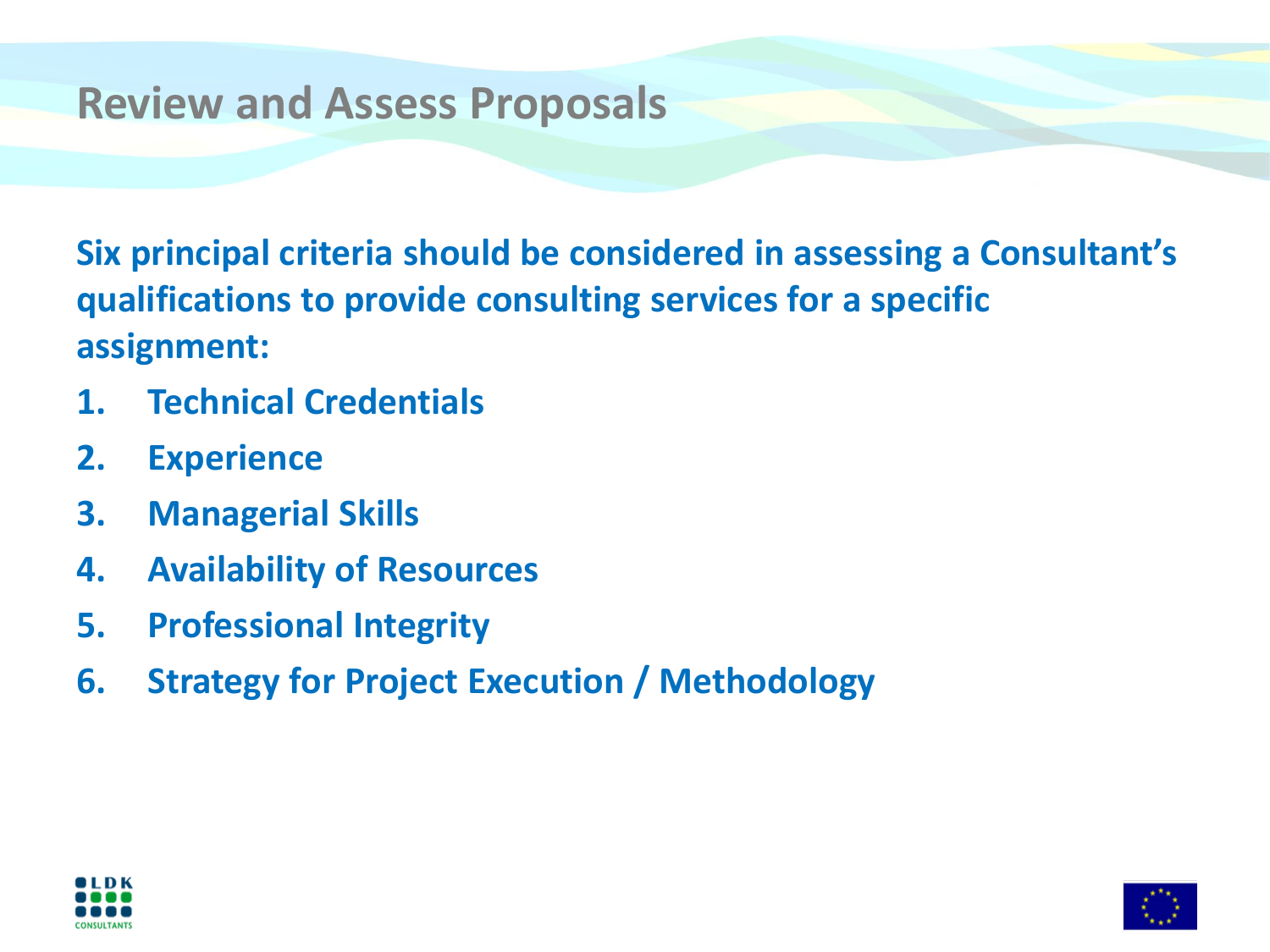#### **Technical Credentials**

**The people providing the consulting services should have the education, training, and expertise to carry out the Project. To evaluate credentials, the Client should examine:**

- **Consultants' past services (consistent with the type of service sought)**
- **Qualifications of the staff:**
	- Appropriate knowledge, skills, training, and experience for task at hand
	- Demonstrated creativity and innovation
	- Technical background
- **Relevant corporate resources:**
	- Reference information, data bases
	- Procedures
	- Relevant specifications
	- Equipment, systems currency and appropriateness to task



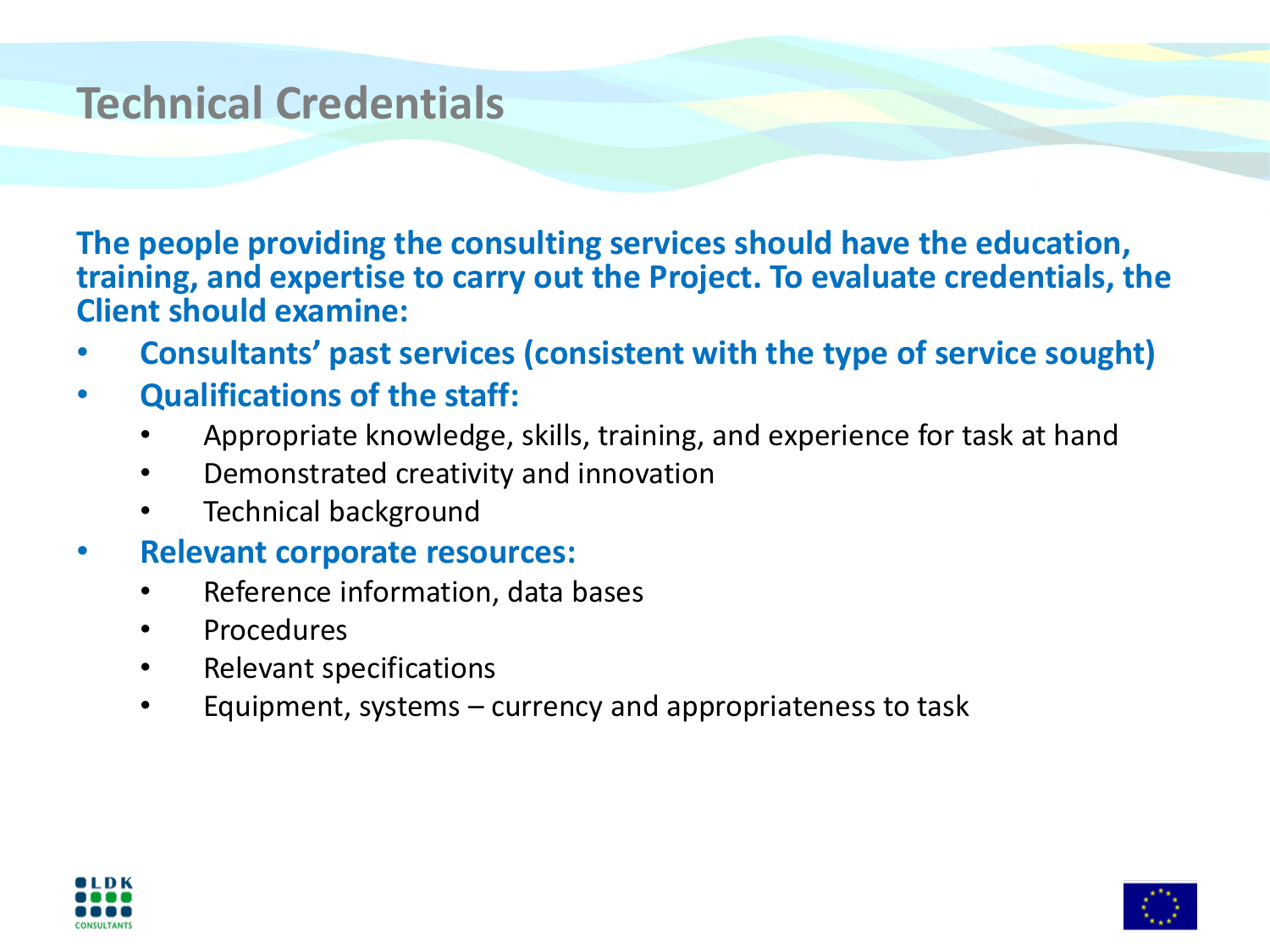

**The Consultant's proposed approach for the specific Project should be evaluated relative to:**

- **Relevant company Projects**
- **Relevant staff experience**
- **Varied challenges (demonstrating flexibility of technical and managerial approach)**
- **Successful application of needed technology**
- **Demonstrated continuous improvement (application of knowledge gained from past experience to enhance the specific Project).**



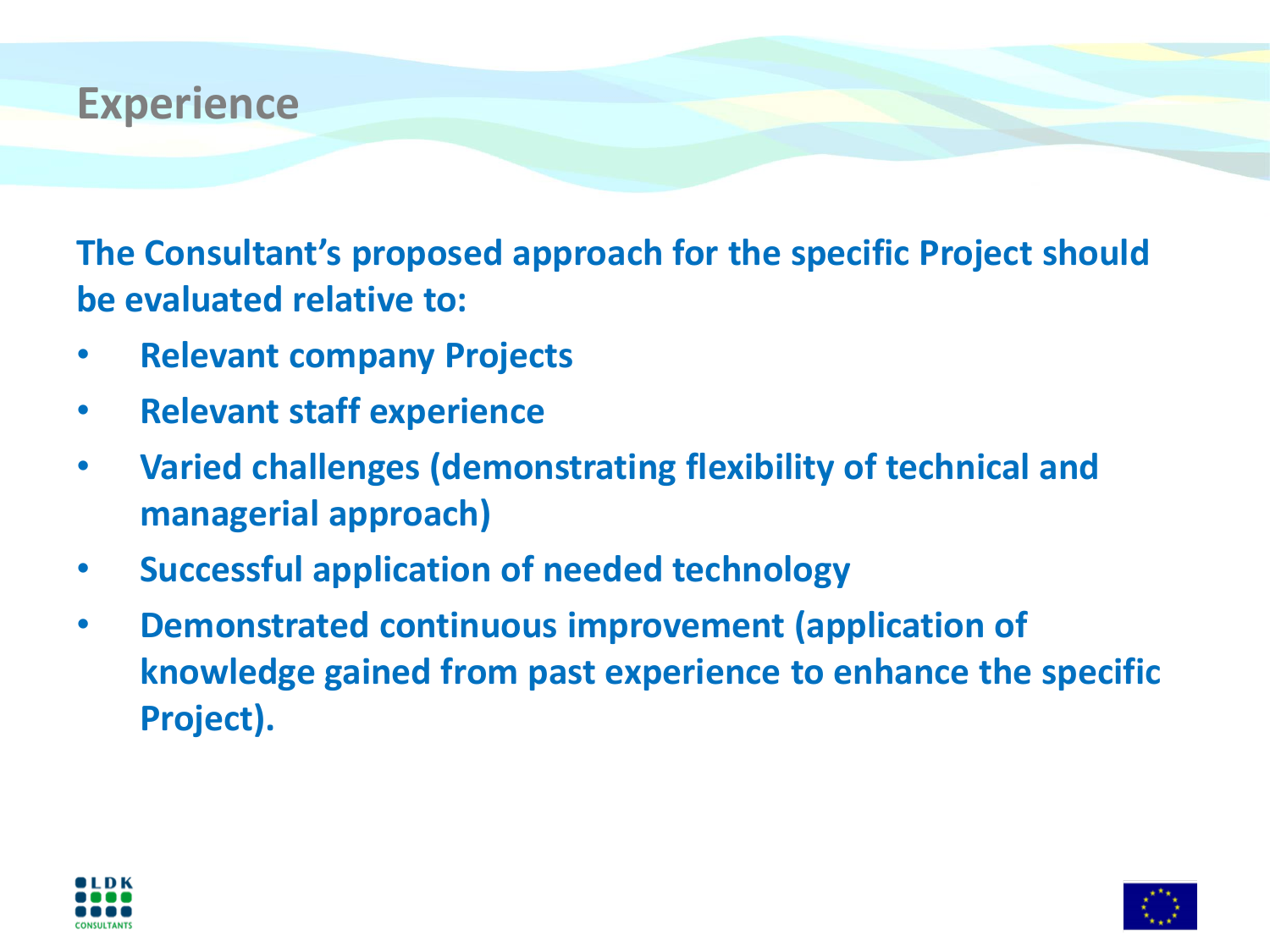# **Managerial skills**

**A successful Project requires that the Consultant have the level of managerial skills required for the Project. The Consultant should demonstrate capability in the following areas:**

- **Corporate / Project organization, coordination and management**
- **Communication skills, both written and verbal**
- **Procedures for controlling personnel-hours, schedule and Project costs**



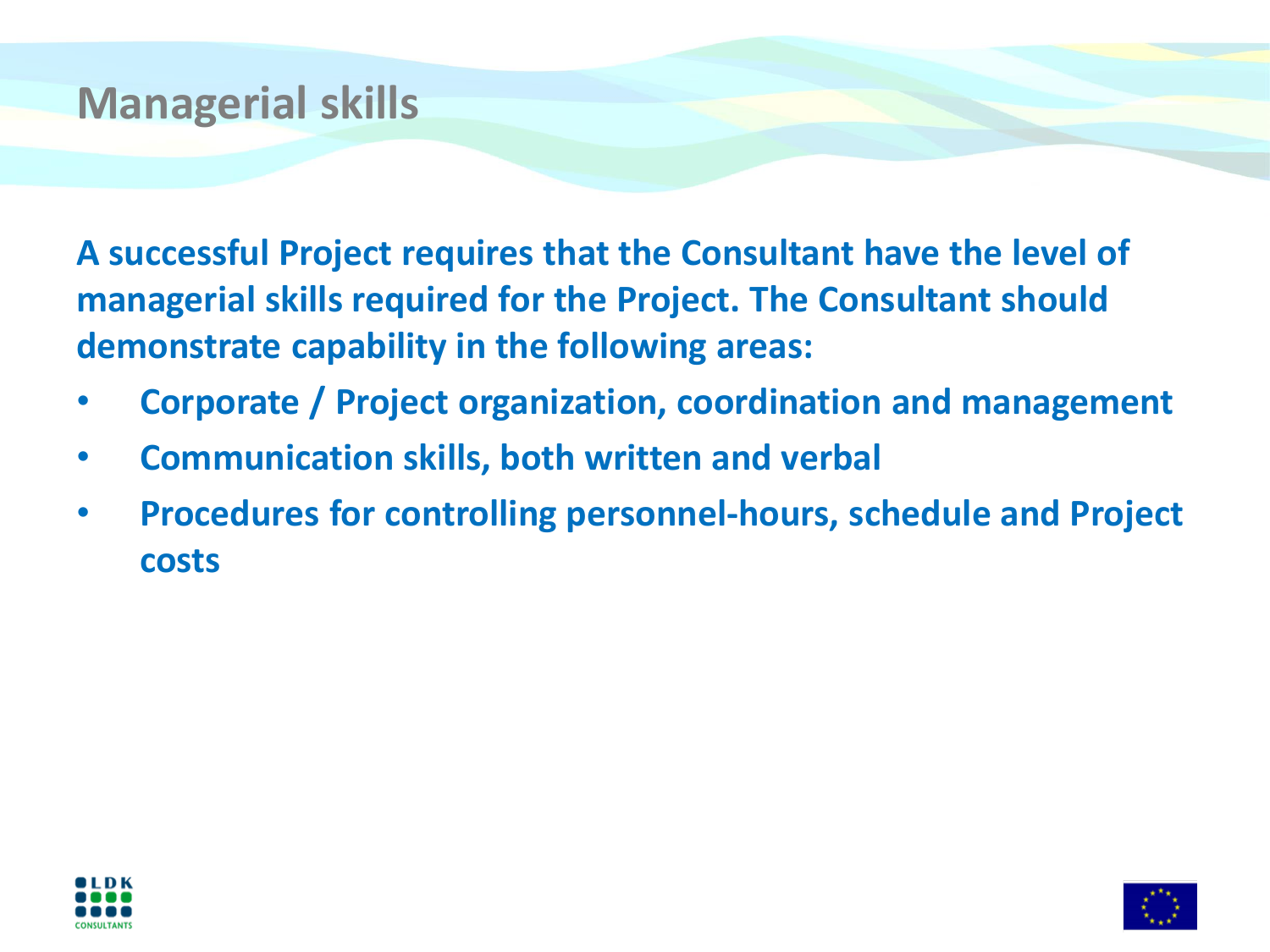# **Availability of Resources**

**The availability of a Consultant's resources will be affected by current and potential commitments. To determine the availability of resources, the Client should examine the Consultant's:**

- **Deployment of technical and managerial resources – percent committed to other Projects, potential for over-allocation**
- **Delegation of responsibility within the organization**
- **Other commitments during the Project, and how staff will be deployed on them**
- **Financial capacity and insurance coverage or insurability**



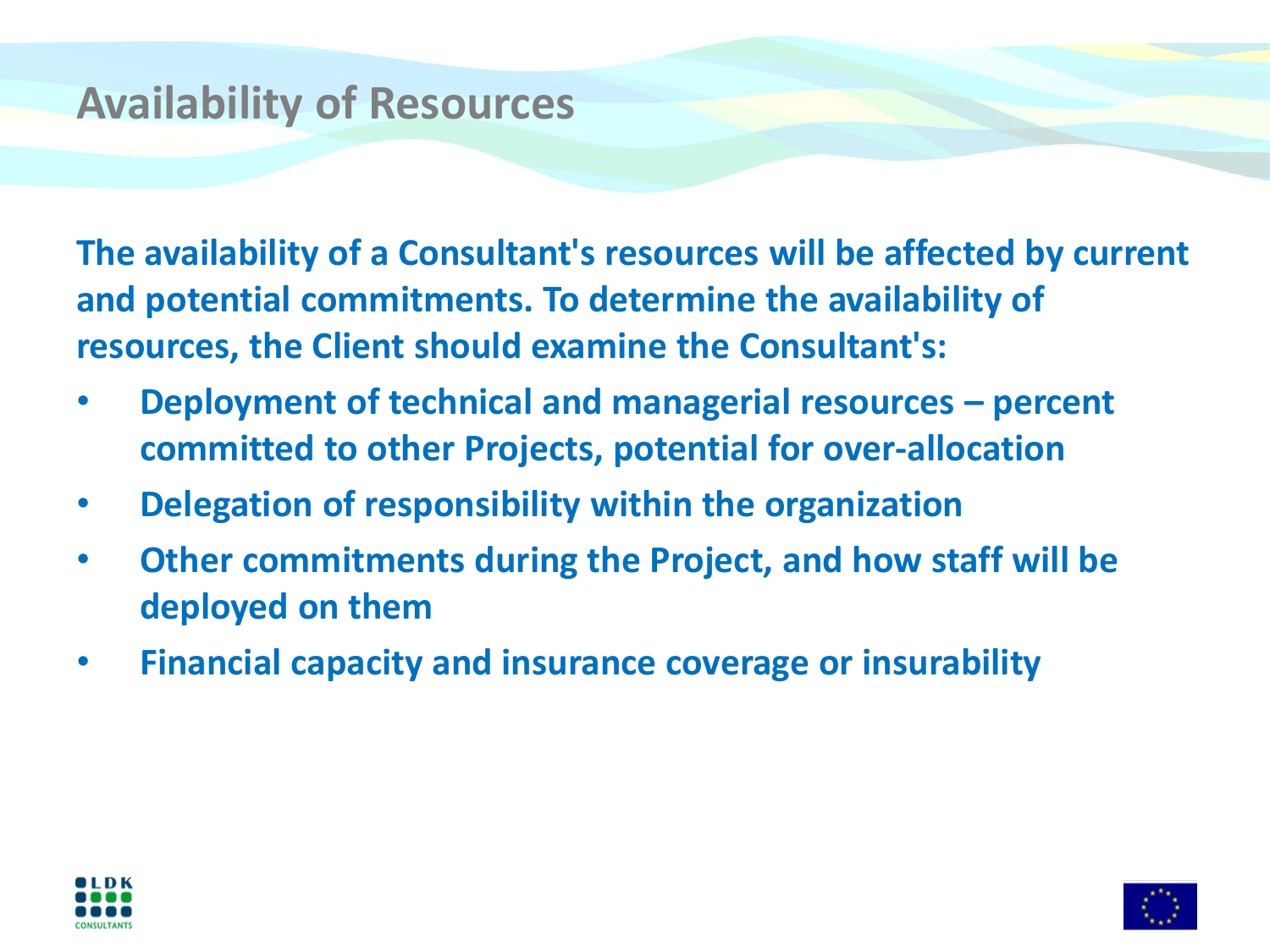# **Professional Integrity**

**Consultants must enter into agreements with fairness and good faith and undertake only those assignments for which they are competent to perform by virtue of their training and experience.**

**To determine professional integrity, Clients should examine the Consultant's:**

- **References from other Clients**
- **Character and professional stature (e.g., any discipline decisions on file)**
- **Business reputation**
- **Business associations or obligations that may affect professional independence and objectivity with respect to the proposed assignment**
- **Record of claims and lawsuits**
- **Record of construction cost, claims, and change orders**
- **Record for completing assignments in a timely and cost-effective manner.**



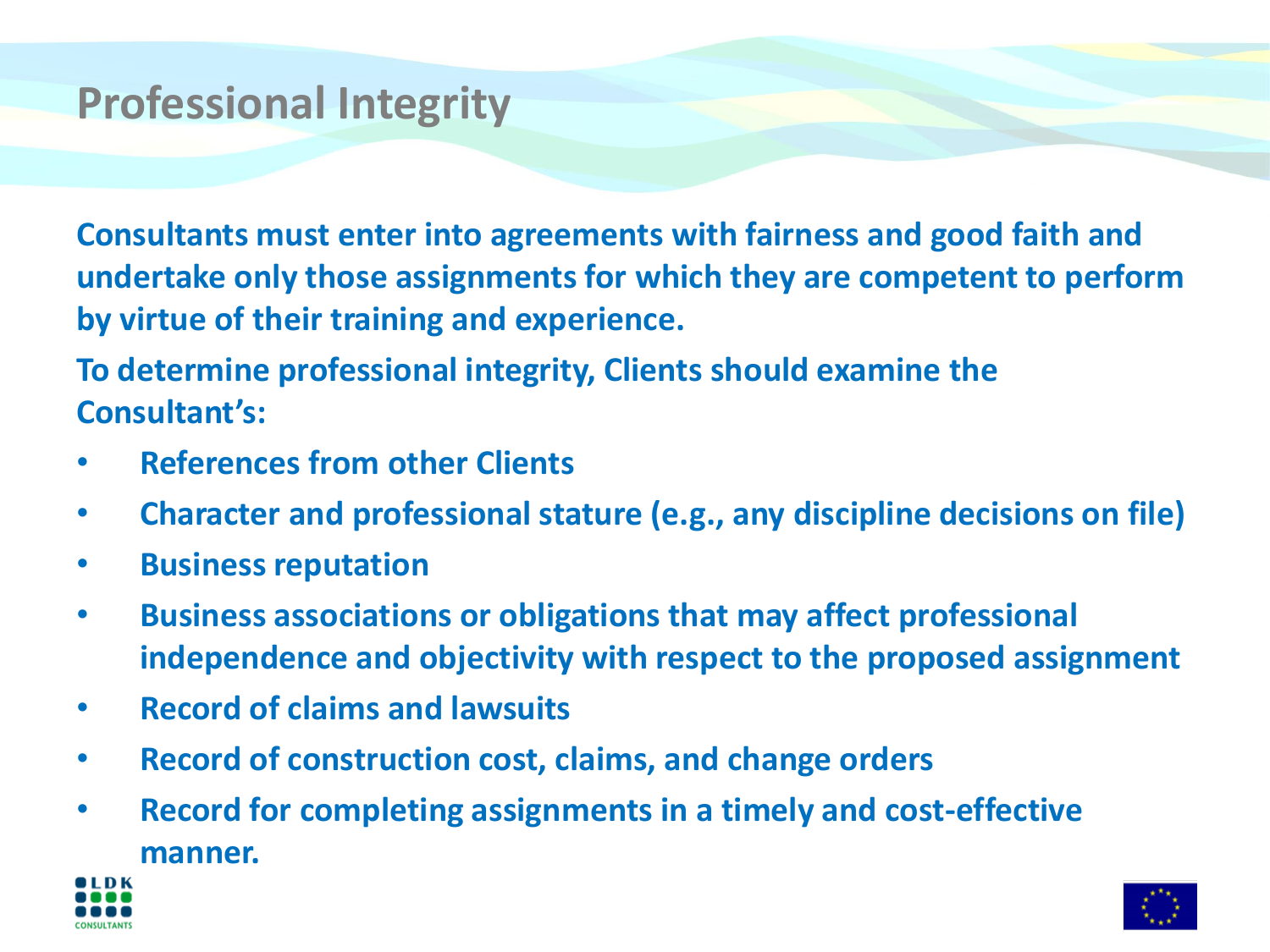# **Strategy for Project Execution/ Methodology**

**The Consultant should have an understanding of the Project at hand, which includes the following:**

- **Comprehension of scope**
- **Awareness of Client needs**
- **Familiarity with Project site / environment**

**During the meeting of the selection committee, the individual member rankings for each of the proposals should be discussed to give each member the benefit of other opinions; no attempt should be made to develop a consensus at this stage.**



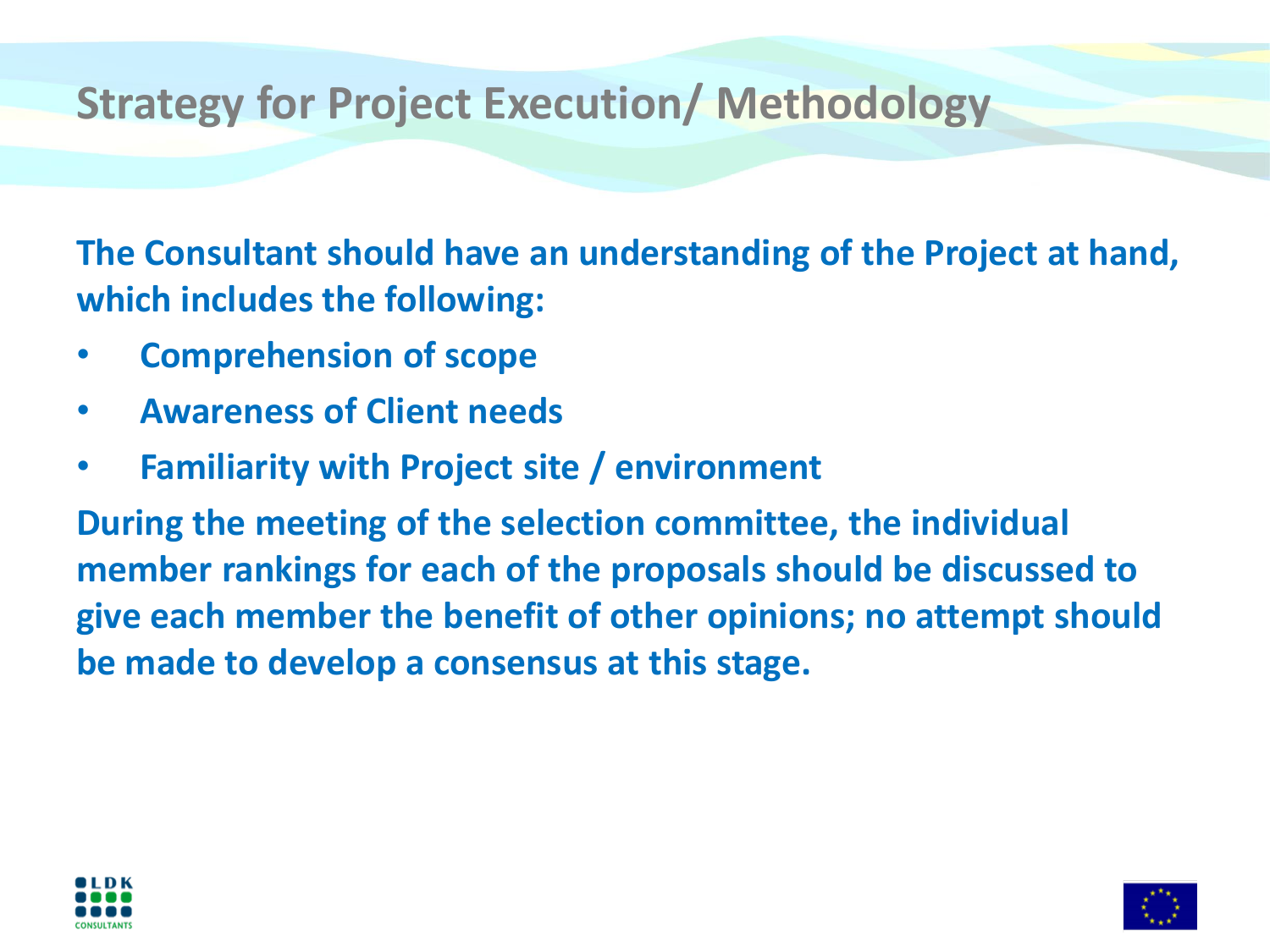## **Other issues of Requesting and Assessing Proposals**

- **Interview consultants**
- **Check references**
- **Finalize consultant ranking**
- **Select most qualified consultant**
- **Debrief consultants**



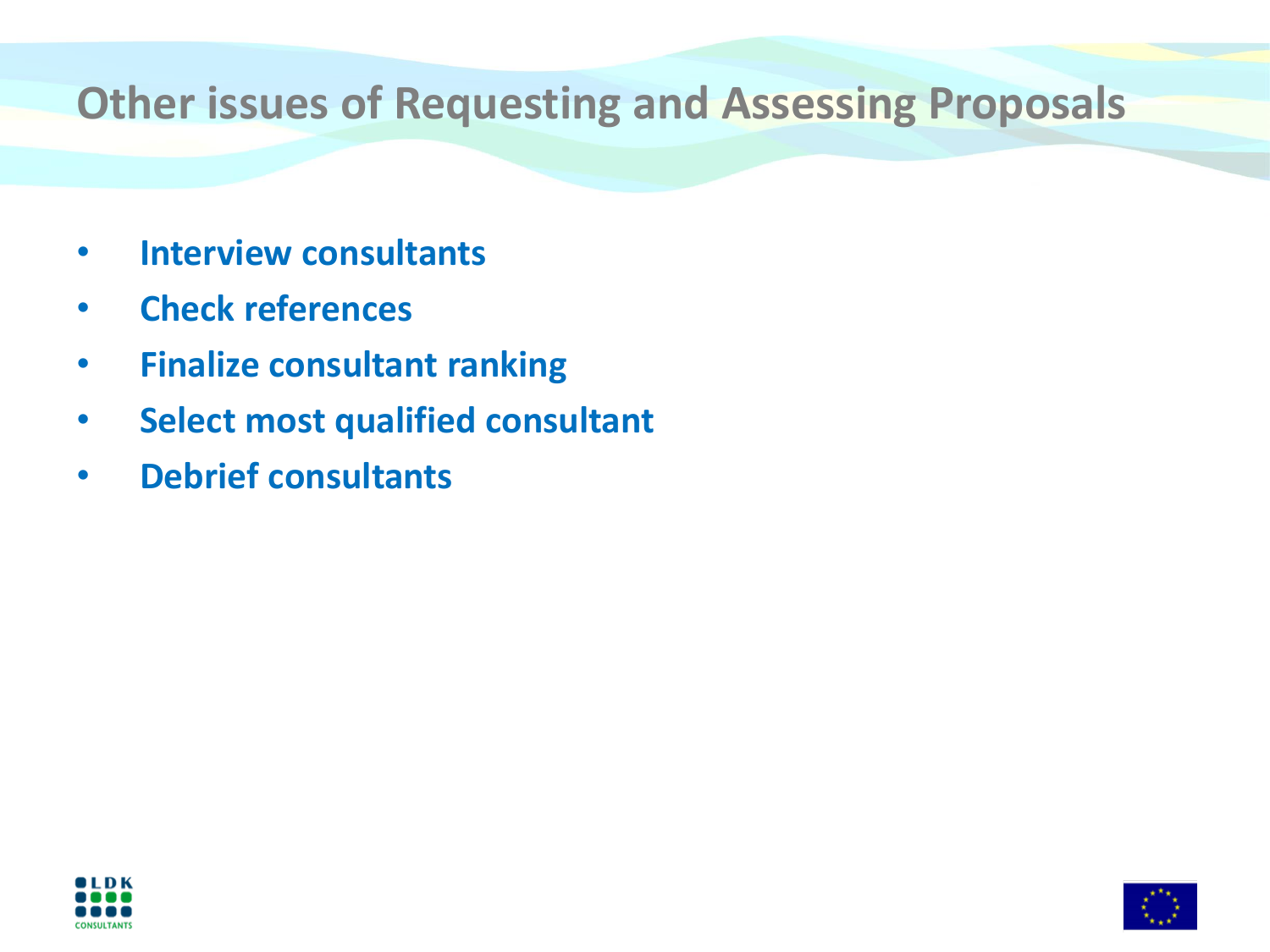#### **Negotiating with Selected Consultant**

**Once the most qualified Consultant has been chosen, negotiation may begin on the scope and fee basis, schedule, clarification of roles and responsibilities, and terms of the agreement.**

- **Clarify/ Reaffirm Scope**
- **Negotiate fee basis**
- **Establish or confirm schedule**
- **Clarify roles and responsibilities**
- **Prepare agreement**